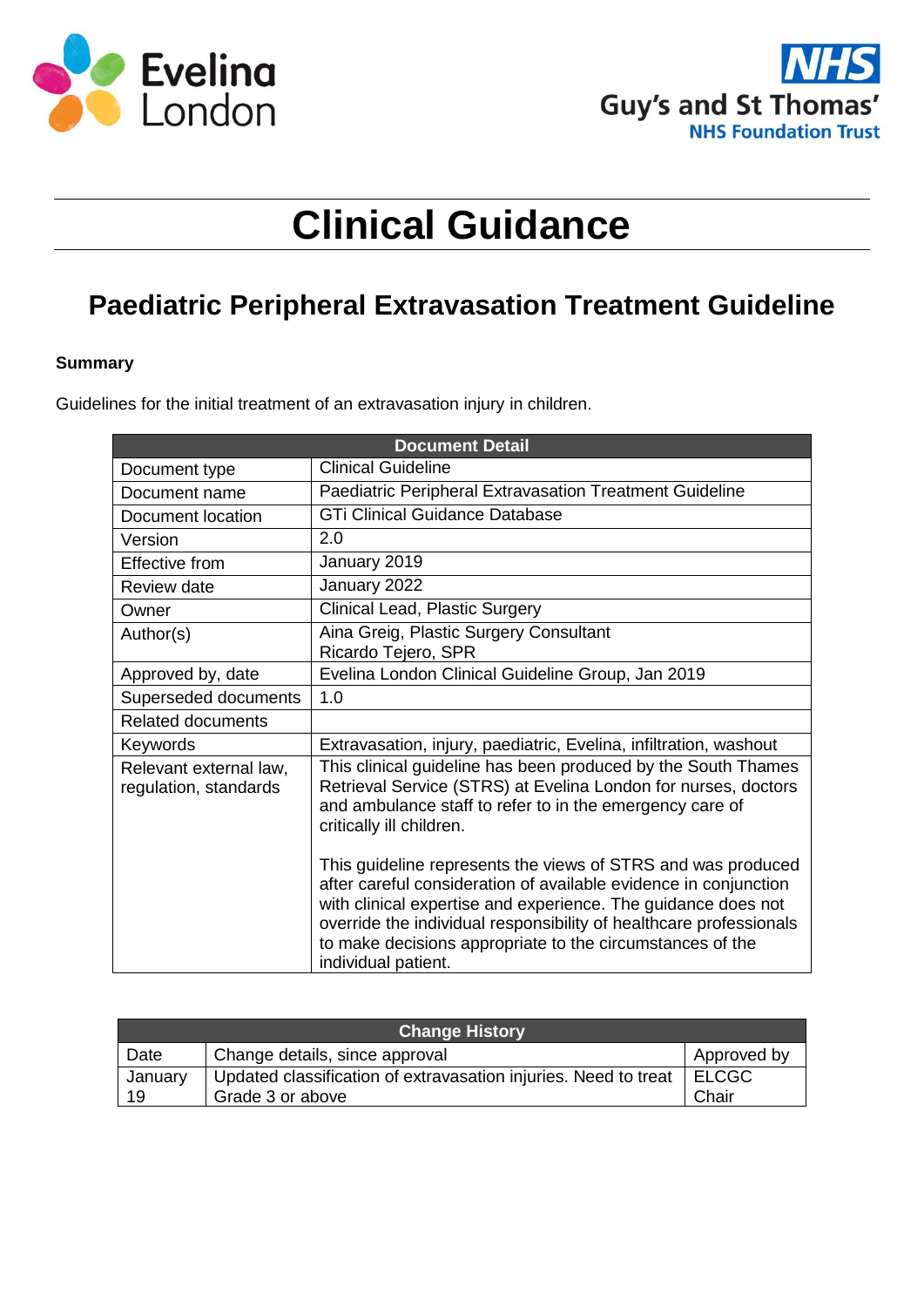# *Paediatric Peripheral Extravasation Treatment Guideline*

### **Peripheral Extravasation Injury**

Extravasation is the inadvertent leakage of IV fluids/medications from the intravascular to interstitial space, which has the potential to result in local tissue necrosis. It usually causes a chemical burn underneath the skin and therefore superficial skin changes appear when there is a full thickness injury.

Treatment should ideally be instituted **within 1 hour** of extravasation, and ideally no later than 12 hours. **The earlier treatment is started the better.**

In cases of delayed presentation with toxic fluid extravasation injuries, it is still worth washing these out within 24 hours.

Drugs causing severe extravasation injuries are: hyperosmolar (>290 mOsm), alkaline (pH>7.5) or acidic (pH<5). Common examples include Calcium Chloride, Sodium Bicarbonate, Potassium Chloride, Magnesium Sulphate, **ALL** inotropes (including Milrinone), Aciclovir, Diazepam, Digoxin, Thiopental, Phenytoin and Phenobarbital. *For further information contact pharmacy.*

## **Management of an Extravasation Injury**

- 1. **Stop** the infusion/drug administration immediately and note the time of injury
- 2. **Assess the limb** (see table below): any **compromise to neurovascular status** or **suspected compartment syndrome** (e.g.in large volume extravasations or long lines) is a **surgical emergency**.
- 3. Do not remove the cannula.
- 4. Mark the edge of the area of skin change with a pen and photograph the area
- 5. Aspirate any residual drug through the cannula
- 6. **Elevate** the affected limb
- 7. Ensure the child has adequate analgesia
- 8. **Contact the Plastic Surgery on-call team immediately** (SHO blp 0155, SpR blp 0550).
- 9. **Inform the patient's Medical/Surgical team**
- 10.If the drug infusion which has been stopped due to the extravasation injury needs to continue, then a different limb needs to be used for cannulation.
- 11.Inform the parents
- 12.Document in the notes the nature of drug, type of IV line (i.e. central, long line, peripheral cannula), estimated volume of extravasated fluid, time infusion started, time of injury and time Plastic Surgery team contacted.
- 13.**Fill in an IR-1 form**
- 14.Use the **flush technique** (see below) if a washout is required (Grade 3 or above).